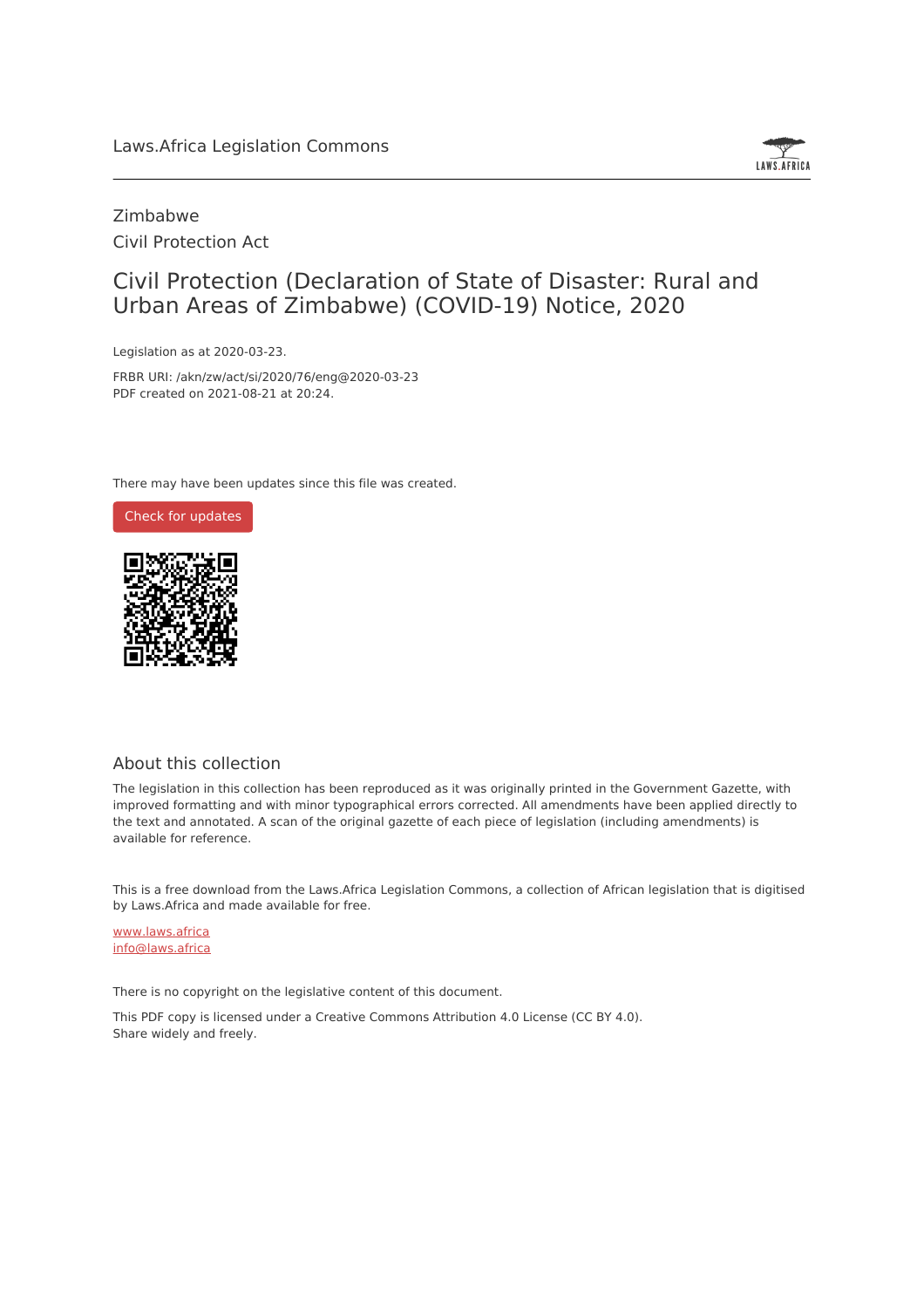# **Table of Contents**

| Civil Protection (Declaration of State of Disaster: Rural and Urban Areas of Zimbabwe) (COVID-19) |   |
|---------------------------------------------------------------------------------------------------|---|
| Notice, 2020                                                                                      | 3 |
| Statutory Instrument 76 of 2020                                                                   | 3 |
| 1. Title                                                                                          | 3 |
| 2. Interpretation                                                                                 | 3 |
| 3. Declaration of state of disaster                                                               |   |